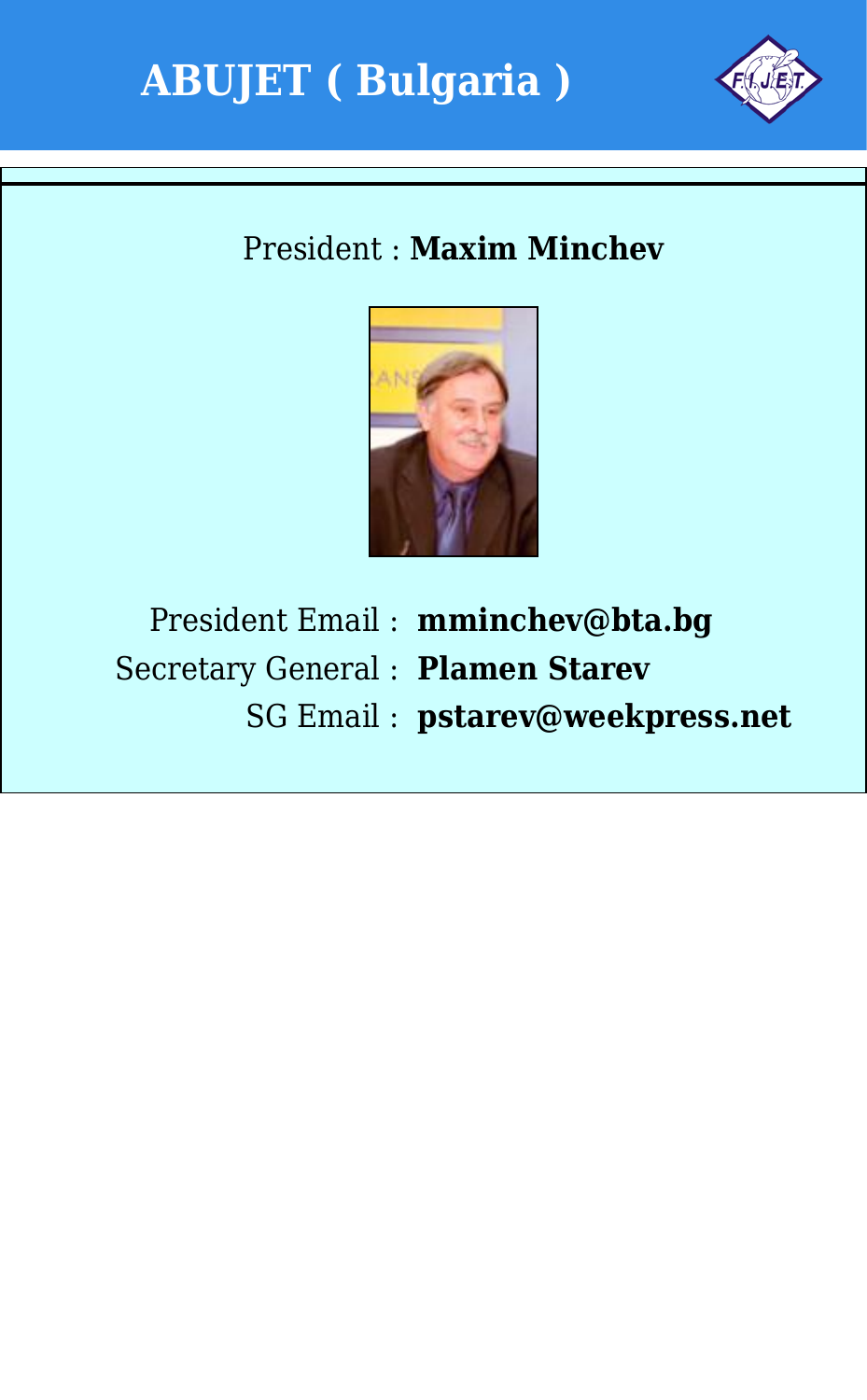

| $\overline{1}$ | Name:<br>Press Card<br>Number:<br>Category:<br>Email: | <b>Alexieva Sonya</b><br>611     |
|----------------|-------------------------------------------------------|----------------------------------|
| $\overline{2}$ | Name:<br>Press Card<br>Number:<br>Category:<br>Email: | <b>Asiova Boika</b><br>613       |
| 3              | Name:<br>Press Card<br>Number:<br>Category:<br>Email: | <b>Asiova Irina</b><br>612       |
| $\overline{4}$ | Name:<br>Press Card<br>Number:<br>Category:<br>Email: | <b>Badjeva Mira</b><br>615       |
| 5              | Name:<br>Press Card<br>Number:<br>Category:<br>Email: | <b>Balabanova Daniela</b><br>619 |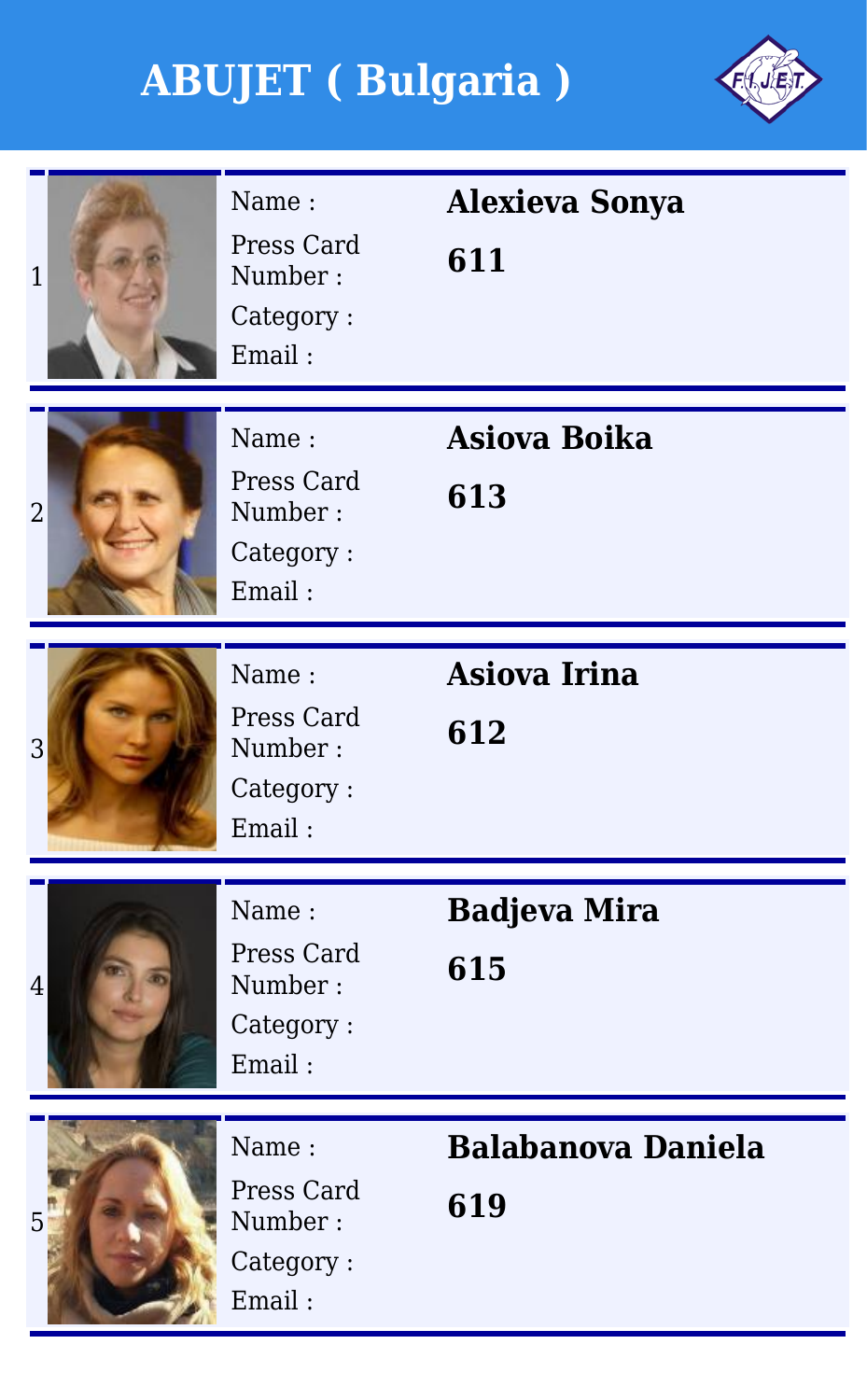

| 6  | Name:<br>Press Card<br>Number:<br>Category:<br>Email: | Chabanova Hristina<br>622                  |
|----|-------------------------------------------------------|--------------------------------------------|
| 7  | Name:<br>Press Card<br>Number:<br>Category:<br>Email: | <b>Chapanov Sava</b><br>614                |
| 8  | Name:<br>Press Card<br>Number:<br>Category:<br>Email: | Dimitrova Iliana<br>616                    |
| 9  | Name:<br>Press Card<br>Number:<br>Category:<br>Email: | Dimitrova-Hristova<br><b>Milena</b><br>617 |
| 10 | Name:<br>Press Card<br>Number:<br>Category:<br>Email: | Draganova Anna<br>618                      |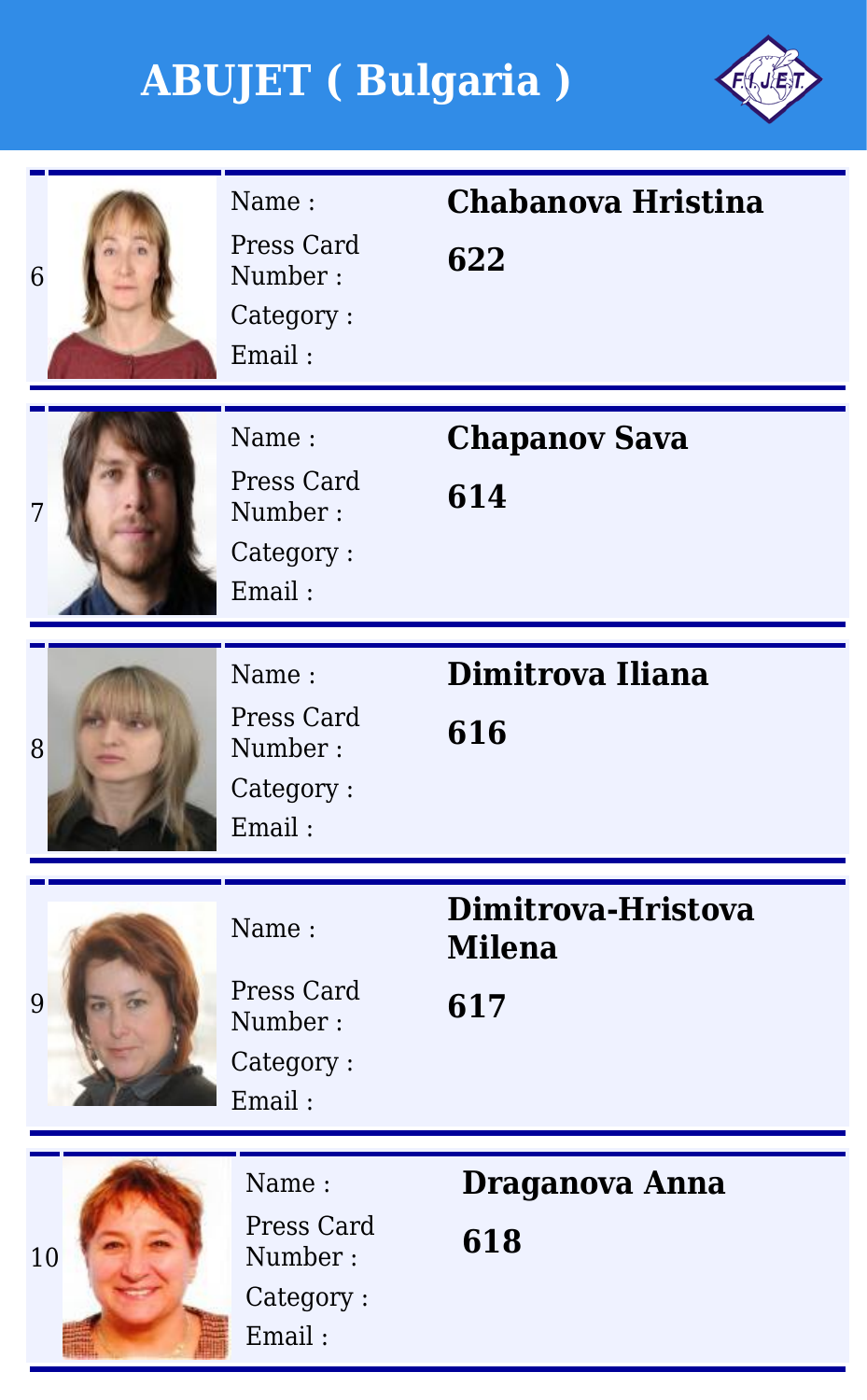

| 11 | Name:<br>Press Card<br>Number:<br>Category:<br>Email: | Gigona Magdalena<br>625        |
|----|-------------------------------------------------------|--------------------------------|
| 12 | Name:<br>Press Card<br>Number:<br>Category:<br>Email: | <b>Iiiev Luboslav</b><br>623   |
| 13 | Name:<br>Press Card<br>Number:<br>Category:<br>Email: | isak GOZEZ<br>737              |
| 14 | Name:<br>Press Card<br>Number:<br>Category:<br>Email: | <b>Ivanov Stanislav</b><br>630 |
| 15 | Name:<br>Press Card<br>Number:<br>Category:<br>Email: | <b>Kojuharov Georgi</b><br>620 |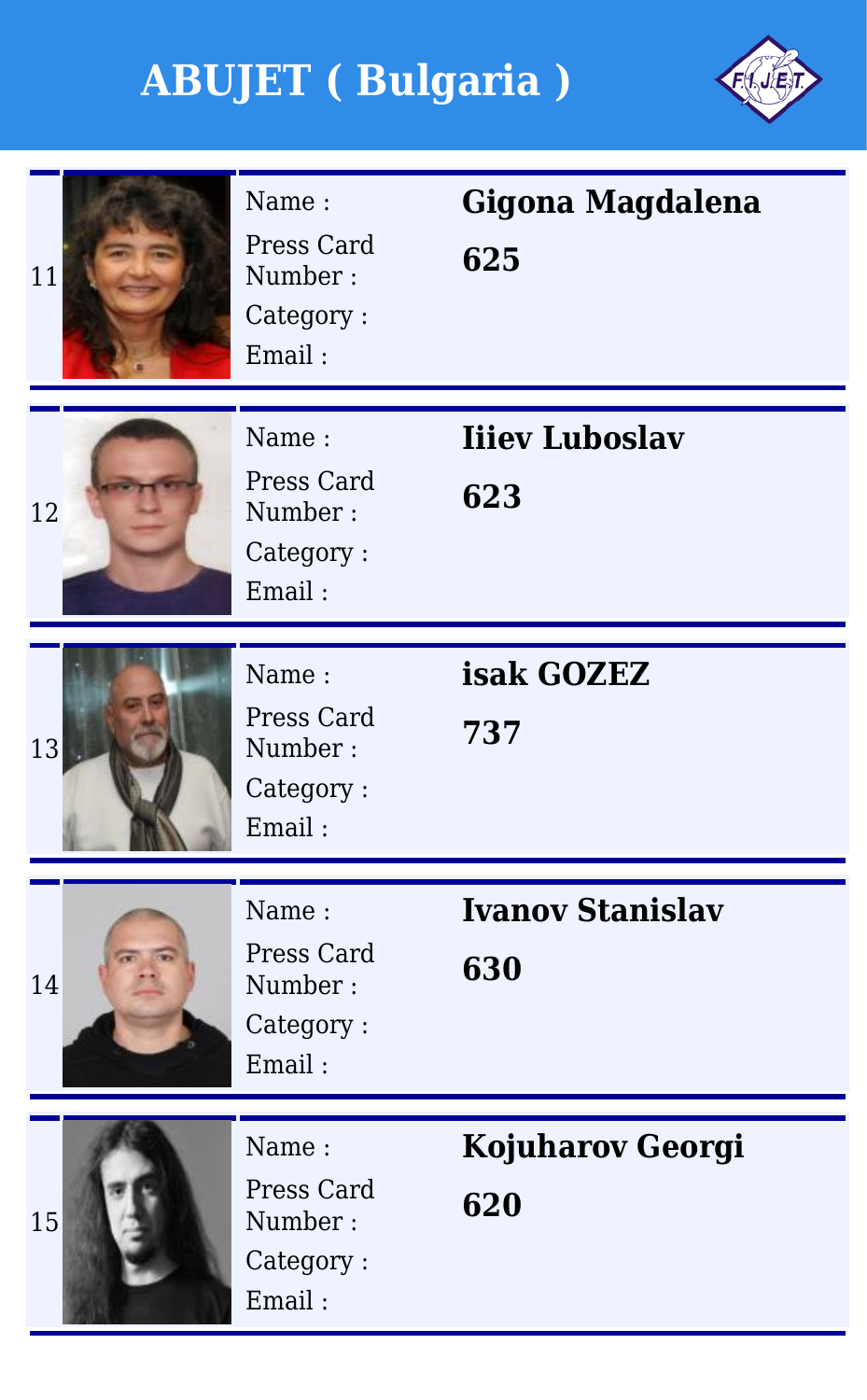

| 16 | Name:<br>Press Card<br>Number:<br>Category:<br>Email: | <b>Manolova Slavyana</b><br>621 |
|----|-------------------------------------------------------|---------------------------------|
| 17 | Name:<br>Press Card<br>Number:<br>Category:<br>Email: | <b>Minchey Maxim</b><br>624     |
| 18 | Name:<br>Press Card<br>Number:<br>Category:<br>Email: | <b>OLIA AL AHMED</b><br>738     |
| 19 | Name:<br>Press Card<br>Number:<br>Category:<br>Email: | Petkova Maria<br>628            |
| 20 | Name:<br>Press Card<br>Number:<br>Category:<br>Email: | Petrova Nadejda<br>626          |